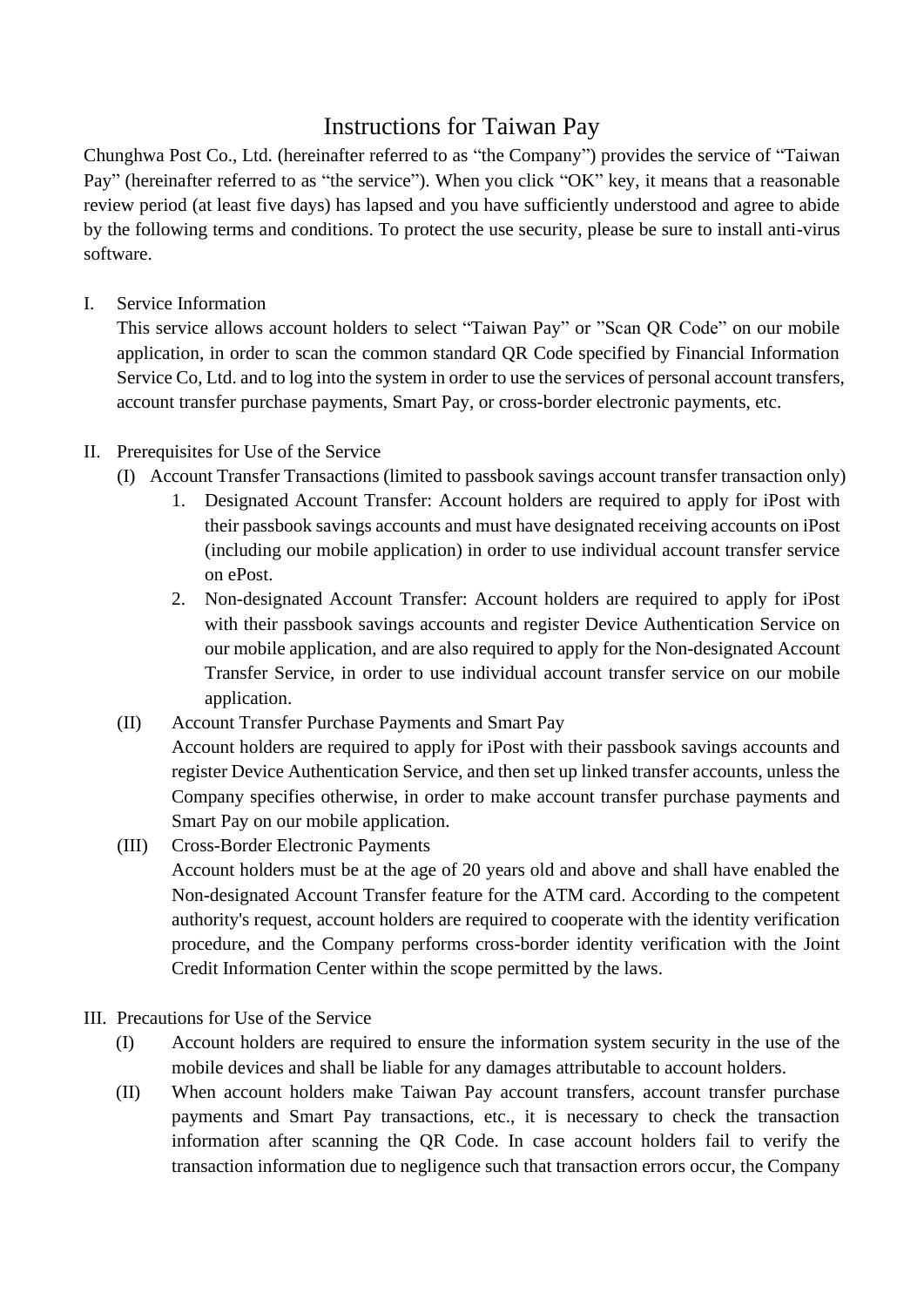is not responsible for making any correction. Account holders shall be liable for any damages caused.

- IV. Transaction Limit and Handling Charge (NTD)
	- (I) Account Transfer Transaction:
		- 1. Designated Account Transfer: The maximum amount is NT\$ 1 million per transaction (including interbank and non-interbank transaction)
		- 2. Non-designated Account Transfer: The maximum amount is NT\$ 50 thousand per transaction, the daily maximum amount is NT\$ 100 thousand in total, and the monthly maximum amount is NT\$ 200 thousand.
		- 3. Daily/monthly maximum amount refers to the total amount of fund transfer transactions made via iPost(including our mobile application).
	- (II) Account Transfer Purchase Payment Transaction: The maximum amount for account transfer purchase payment transactions is the same as that of the non-designated account transfer transactions, and such amounts are combined for calculation.
	- (III) Smart Pay Transaction: The maximum amount is NT\$ 50 thousand per transaction; the daily maximum amount is NT\$ 100 thousand in total; the monthly maximum account is NT\$ 200 thousand.
	- (IV) The total amount of various types of transactions (including designated, non-designated, interbank, non-interbank, bill payments and Smart Pay) conducted via iPost(including our mobile application) shall not exceed NT\$ 1 million daily.
	- (V) Account Transfer Handling Charge: No handling charge is required to transfer between post office accounts. For interbank account transfer, the handling charge is paid by the outward remittance account.
	- (VI) Cross-border Electronic Payment (outward remittance): The maximum amount per transaction is NT\$ 50 thousand, the daily maximum amount is NT\$ 100 thousand, and the monthly maximum amount is NT\$ 300 thousand. The transaction handling charge is equivalent to transaction amount\*1% and is deducted together with the transaction amount from the outward remittance account, and such handling charge is not calculated cumulatively with the non-designated account transfer and fee (tax) payment amounts. The Company may refuse transactions or adjust transaction limits to the daily maximum amount of NT\$ 50 thousand or the monthly maximum amount of NT\$ 100 thousand depending upon the client's account status (such as suspected illegal or obvious abnormal transaction deposit accounts, conditions described in Article 28 of the Rules Governing the Administration of Electronic Payment Business, involving party requesting for enhanced identity confirmation notes and other conditions specified by the competent authority).
- V. Resolution to Consumer Dispute and Account Concerns
	- (I) Smart Pay or account transfer (including account transfer purchase payment) transactions, etc. made by account holders at stores are deemed as cash transactions.
	- (II) For consumer disputes (including but not limited to quality, quantity and amount, etc. of the product or service) at physical or online stores, account holders are required to resolve